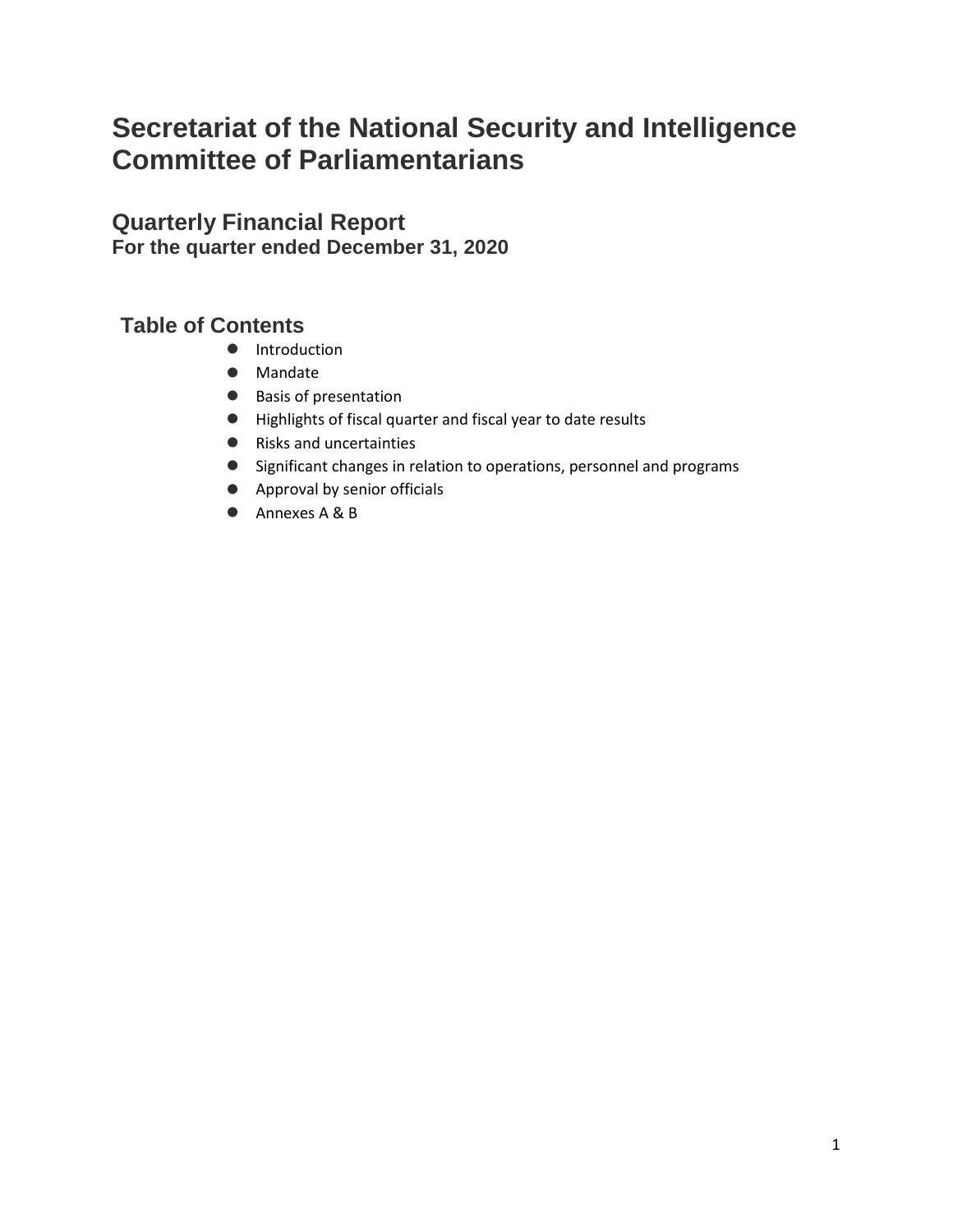#### **© Secretariat of the National Security and Intelligence Committee of Parliamentarians (2020) All rights reserved**

All requests for permission to reproduce this document or any part thereof shall be addressed to Secretariat of the National Security and Intelligence Committee of Parliamentarians.

Cette publication est également disponible en français :

Rapport financier trimestriel pour le trimestre se terminant le 31 décembre 2020 - Secrétariat du Comité des parlementaires sur la sécurité nationale et le renseignement

CP101-1E-PDF ISSN 2562-8356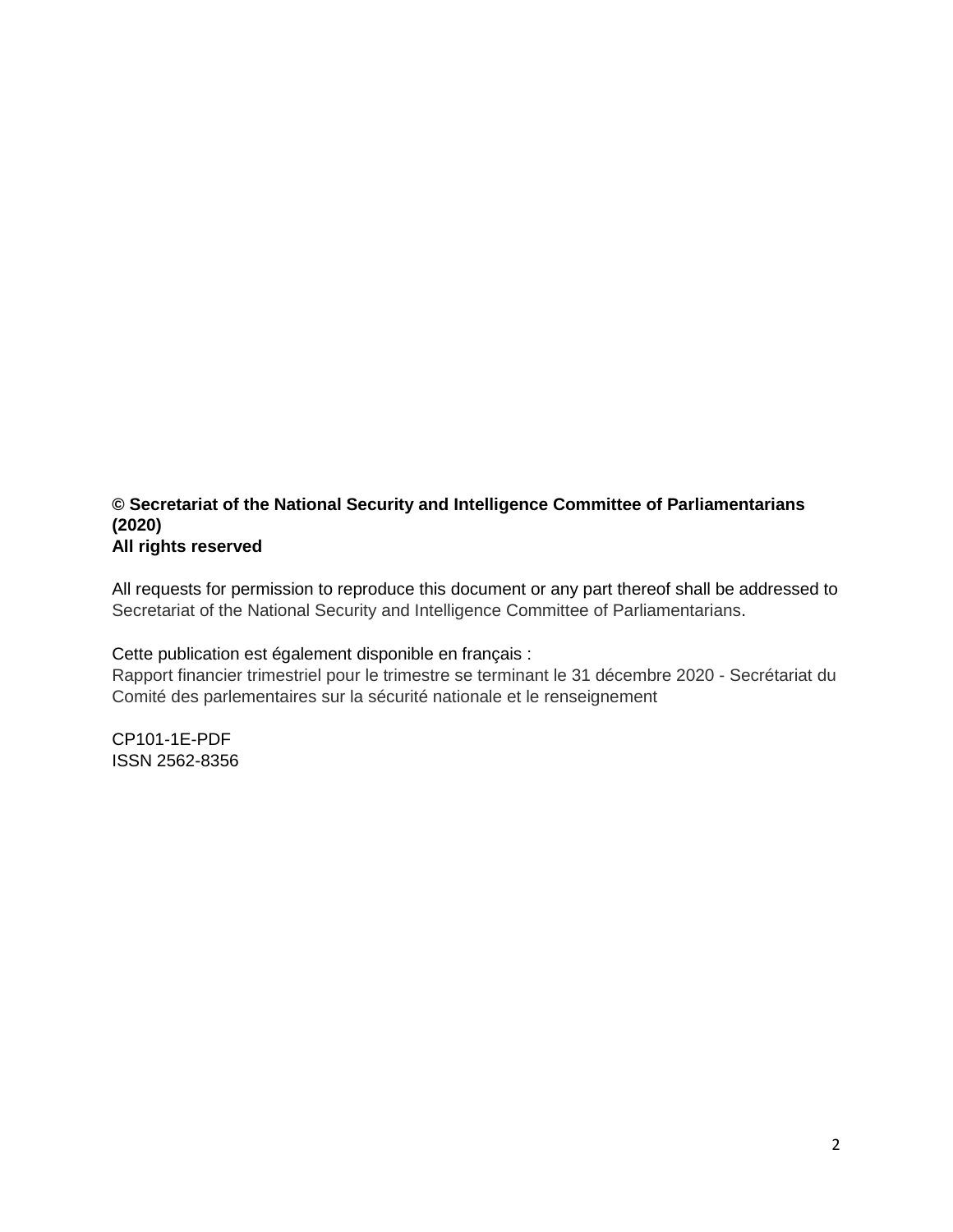### **Introduction**

This quarterly report has been prepared by management as required by section 65.1 of the Financial Administration Act and in the form and manner prescribed by the Directive on Accounting Standards, GC 4400 Departmental Quarterly Financial Report. This quarterly financial report should be read in conjunction with the 2020-21 Main Estimates, as well as previous Quarterly Financial Reports. This quarterly report has not been subject to an external audit or review.

## **Mandate**

The National Security and Intelligence Committee of Parliamentarians Act received Royal Assent on June 22, 2017. It formally establishes the Secretariat of the National Security and Intelligence Committee of Parliamentarians (the Secretariat). The Secretariat assists the National Security and Intelligence Committee of Parliamentarians in fulfilling its mandate, which is to review:

- The legislative, regulatory, policy, administrative and financial framework for national security and intelligence;
- Any activity carried out by a department that relates to national security or intelligence, unless the activity is an ongoing operation and the appropriate Minister determines that the review would be injurious to national security; and
- Any matter relating to national security or intelligence that a minister of the Crown refers to the Committee.

The Secretariat ensures the Committee receives timely access to relevant, classified information and strategic and expert advice in the conduct of reviews by the Committee. It assists in the development of reports and provides support to ensure compliance with security requirements.

As the Secretariat was created in 2017-18, no Program Alignment Architecture existed for reporting purposes. A Departmental Results Framework and accompanying Program Inventory are under development, to be completed during the 2020-21 fiscal year.

# **Basis of Presentation**

This quarterly report has been prepared by management using an expenditure basis of accounting. The accompanying Statement of Authorities includes the department's spending authorities granted by Parliament and those used by the department, consistent with the 2020-21 Main Estimates and Supplementary Estimates (as applicable) for 2020-21 fiscal year. This quarterly report has been prepared using a special purpose financial reporting framework designed to meet financial information needs with respect to the use of spending authorities.

The authority of Parliament is required before moneys can be spent by the Government. Approvals are given in the form of annually approved limits through appropriation acts, or through legislation in the form of statutory spending authority for specific purposes.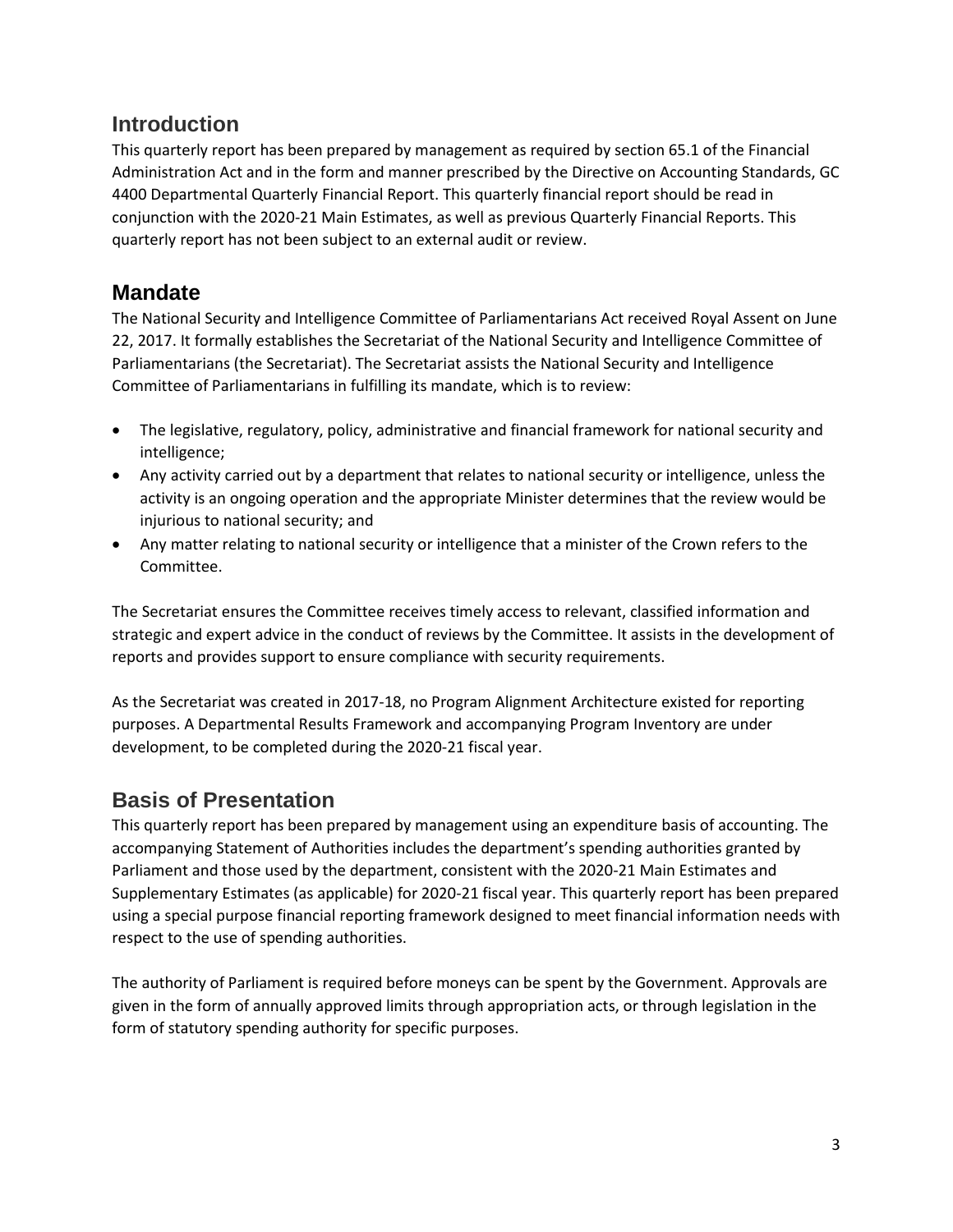The Secretariat uses the full accrual method of accounting to prepare and present its annual departmental financial statements that are part of the departmental performance reporting process. However, the spending authorities voted by Parliament remain on an expenditure basis.

# **Highlights of the fiscal quarter and the fiscal year to date (YTD) results**

This section highlights the significant items that contributed to the net increase or decrease in authorities available for the year and actual expenditures for the quarter ended December 31, 2020.

The Secretariat spent approximately 38% of its authorities by the end of the third quarter, compared to 53% in the same quarter of 2019-20 (see graph 1 below).





#### *Significant changes to authorities*

As depicted in graph 2 below (as at December 31, 2020) and Annex A, presented at the end of this document, the Secretariat has authorities available for use of \$3.7 million in 2020-21 compared to \$3.6 million as of December 31, 2019, for a net increase of \$0.1 million or 3%. The Secretariat received full supply for the 2020-21 Main Estimates in December 2020.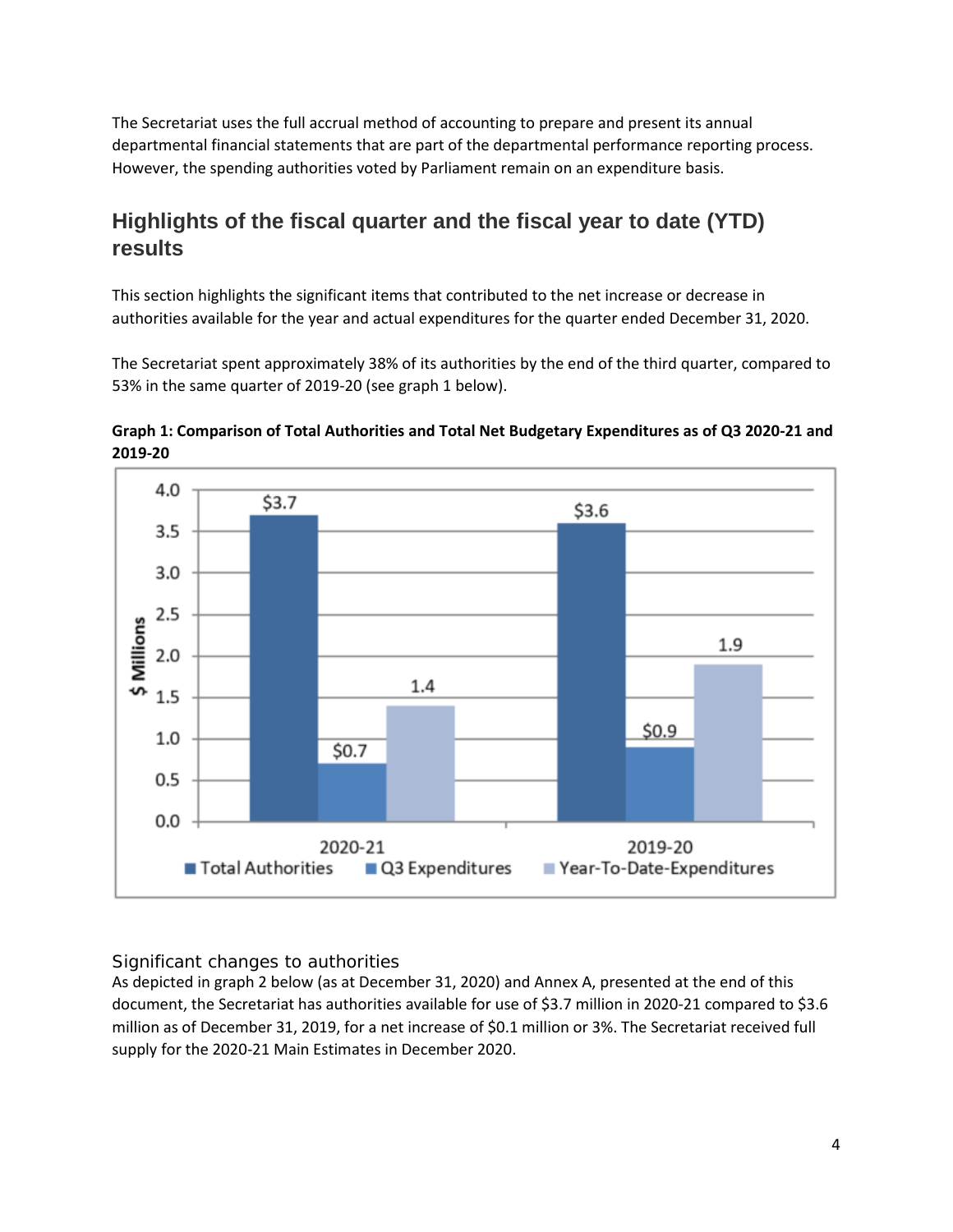

**Graph 2: Variance in Authorities as at December 31, 2020**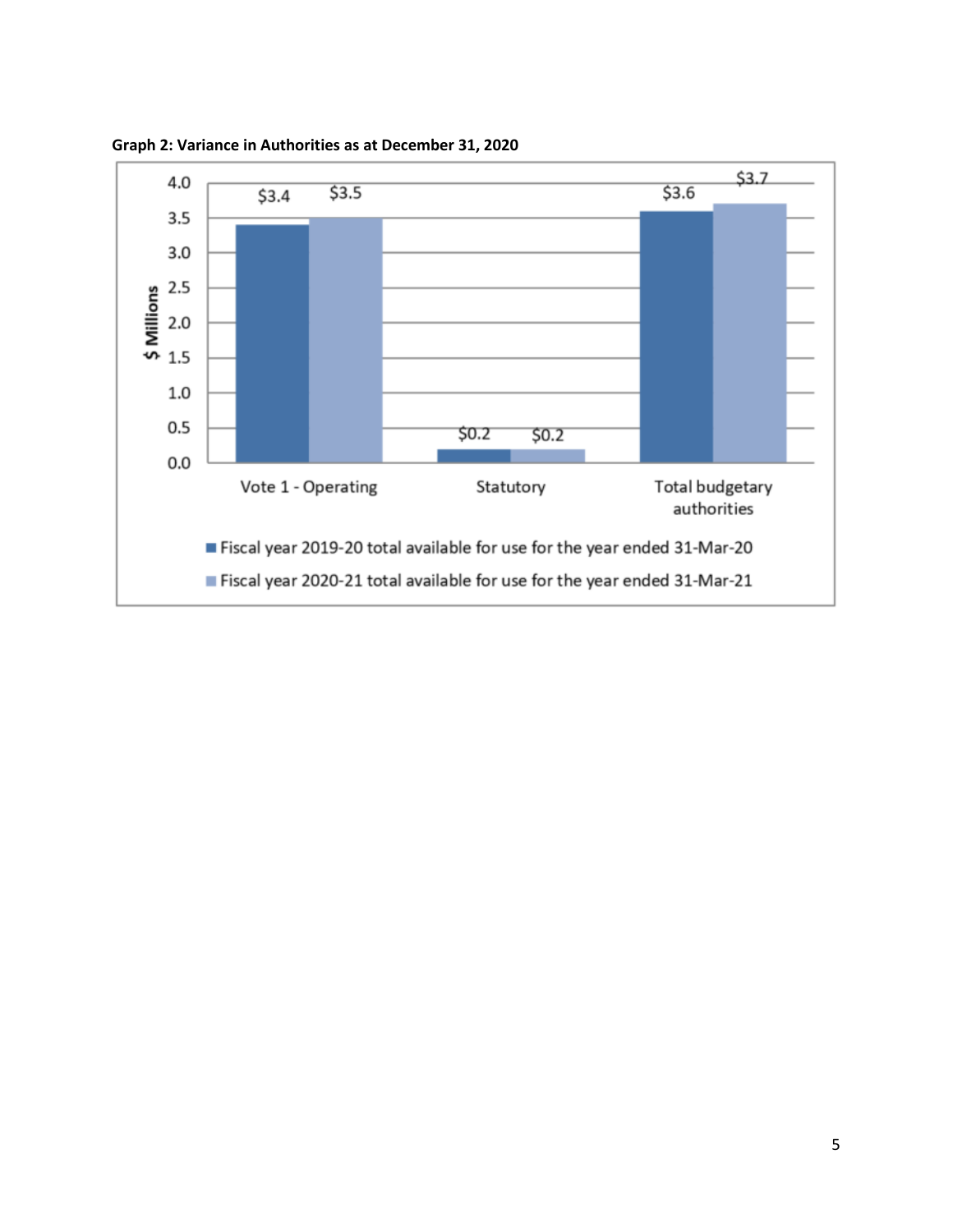#### *Significant changes to quarter expenditures*

The third quarter expenditures totaled \$663K for a decrease of \$219K (25%) when compared to \$882K spent during the same period in 2019-20. Table 1 below presents budgetary expenditures by standard object.

| <b>Material Variances to Expenditures by</b> | Fiscal year 2020-21    | Fiscal year 2019-20    |                   |                   |
|----------------------------------------------|------------------------|------------------------|-------------------|-------------------|
| <b>Standard Object</b>                       | <b>Expended during</b> | <b>Expended during</b> |                   |                   |
|                                              | the quarter ended      | the quarter ended      |                   |                   |
| (in thousands of dollars)                    | 31-December-2020       | 31-December-2019       | <b>Variance S</b> | <b>Variance %</b> |
| l Personnel                                  | 357                    | 461                    | (104)             | (23%)             |
| Transportation and communications            |                        | 25                     | (24)              | (94%)             |
| Information                                  | 3                      | 0                      | 3                 | 3000%             |
| Professional and special services            | 279                    | 375                    | (96)              | (26%)             |
| <b>Rentals</b>                               | 15                     | 10                     | 5                 | 52%               |
| Repair and maintenance                       |                        | 3                      | 3                 | (120%)            |
| Utilities, materials and supplies            |                        | 1                      | 0                 | 0%                |
| Acquisition of machinery and equipment       | 6                      | 12                     | (6)               | (50%)             |
| Other subsidies and payments                 | 2                      | 0                      | ว                 | 667%              |
| <b>Total gross budgetary expenditures</b>    | 663                    | 882                    | (219)             | (25%)             |

#### **Table 1 – Material variances to expenditures by standard object quarterly comparison**

\* Details may not add to totals due to rounding

The total decrease of \$219K is mainly due to a significant reduction in day-to-day Committee activities resulting from the COVID 19 pandemic.

The third quarter coincided with the general confinement period and no on-site activities occurred. Secretariat employees worked remotely to begin preparations for the Committee's 2020 Annual Report and to finalize preparations for the Committee's upcoming reviews. Committee meetings were less frequent than in previous reporting periods.

In the latter portion of the quarter, the Secretariat facilitated Committee meetings via teleconference or secure video-conferencing. These activities incurred fewer expenses compared to previous reporting periods (e.g., fewer requirements for hospitality, simultaneous interpretation or translation).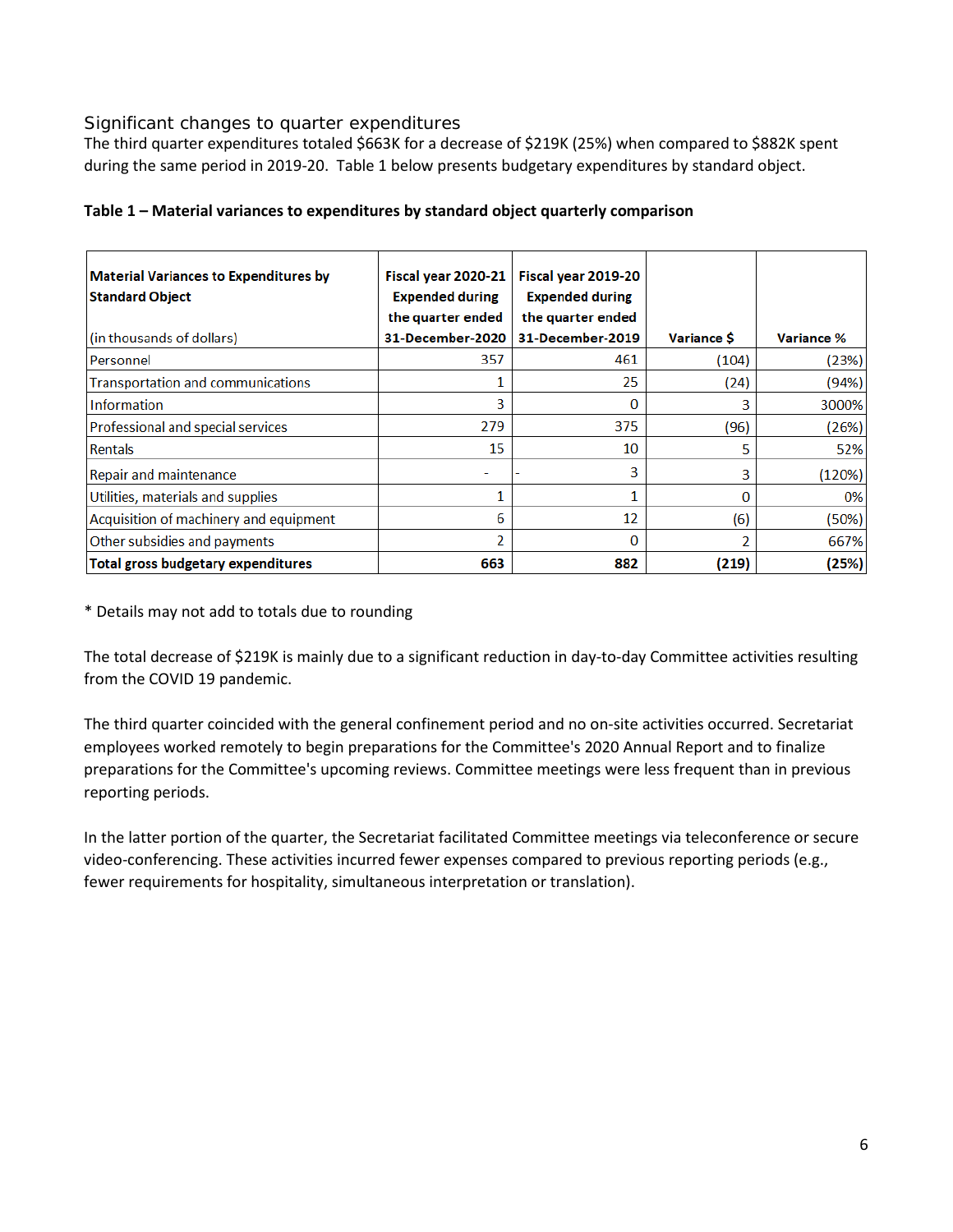#### *Significant changes to year-to-date expenditures*

The year-to-date expenditures totaled \$1.4M for a decrease of \$504K (26%) when compared to \$1.9M spent during the same period in 2019-20. Table 2 below presents budgetary expenditures by standard object.

#### **Table 2 – Material variances to expenditures by standard object year-to-date comparison**

| <b>Material Variances to Expenditures by</b> |                          |                                                |                   |            |
|----------------------------------------------|--------------------------|------------------------------------------------|-------------------|------------|
| <b>Standard Object</b>                       |                          | <b>YTD Expenditures as YTD Expenditures as</b> |                   |            |
|                                              | of 31-December-          | of 31-December-                                |                   |            |
| (in thousands of dollars)                    | 2020                     | 2019                                           | <b>Variance S</b> | Variance % |
| Personnel                                    | 1,014                    | 1,109                                          | (95)              | (9%)       |
| <b>Transportation and communications</b>     |                          | 44                                             | (43)              | (98%)      |
| Information                                  | 4                        | 13                                             | (9)               | (70%)      |
| Professional and special services            | 304                      | 643                                            | (339)             | (53%)      |
| Rentals                                      | 70                       | 61                                             | 9                 | 15%        |
| <b>Repair and maintenance</b>                | $\overline{\phantom{a}}$ | 17                                             | (17)              | (100%)     |
| Utilities, materials and supplies            |                          | 5                                              | (4)               | (83%)      |
| Acquisition of machinery and equipment       | 10                       | 16                                             | (6)               | (37%)      |
| Other subsidies and payments                 | 2                        |                                                | $\Omega$          | 0%         |
| <b>Total gross budgetary expenditures</b>    | 1,405                    | 1,909                                          | (504)             | (26%)      |

\* Details may not add to totals due to rounding

The total decrease of \$504K is mainly due to a significant reduction in day-to-day Committee activities resulting from the COVID 19 pandemic.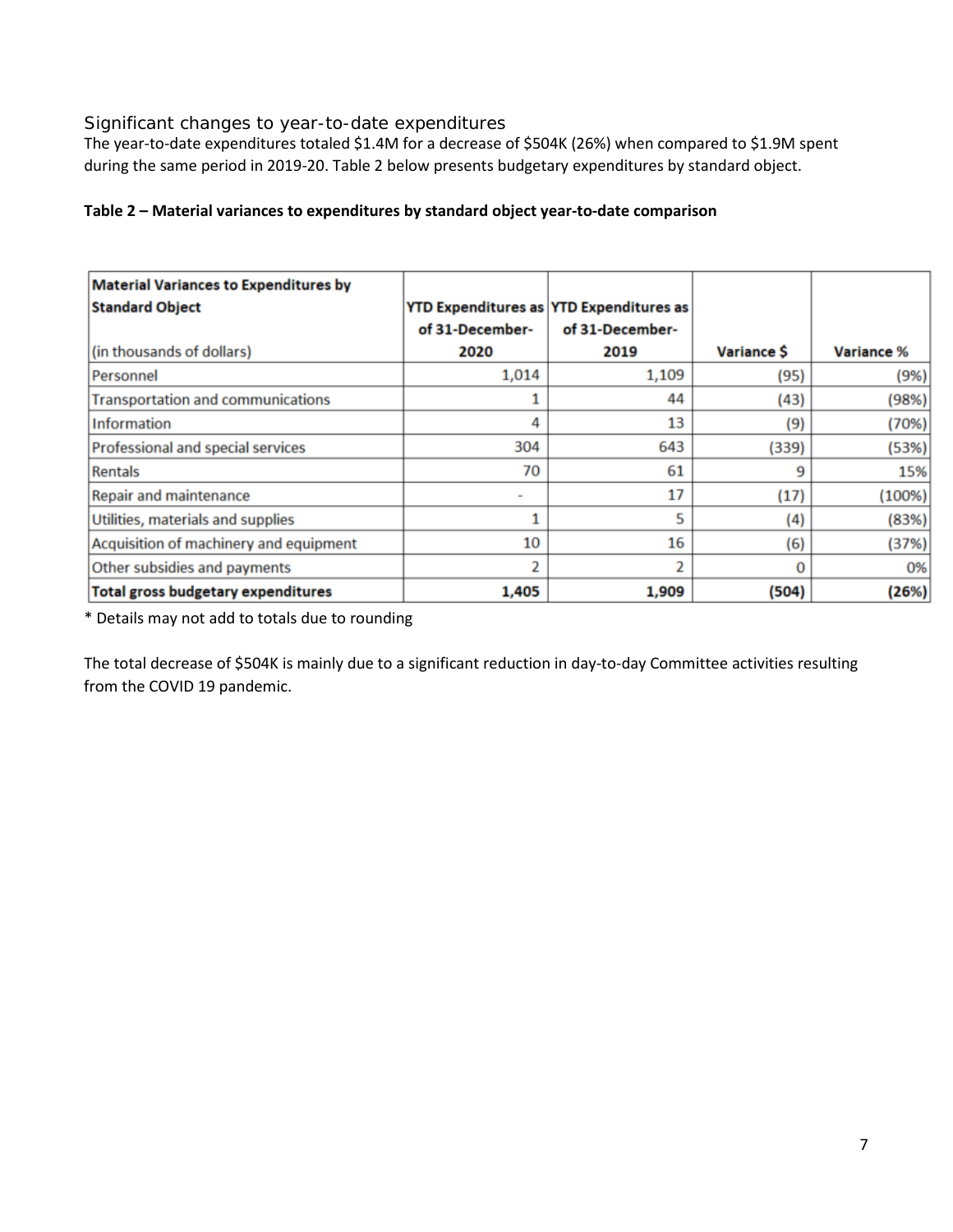# **Risks and Uncertainties**

This Departmental Quarterly Financial Report reflects the results of the current fiscal period in relation to the 2020-21 Main Estimates. The ongoing pandemic presents a number of risks and uncertainties with regards to Committee and Secretariat business. The Secretariat is implementing or considering mitigation measures to ensure continuity of work.

The most important consideration is the security of information. The Committee and Secretariat use highly classified information to conduct reviews, and generally hold hearings at the Top Secret level. In this work, it is incumbent upon the Committee and Secretariat to ensure the proper safeguarding of classified information. For this reason, the organization will continue most activities within secure and accredited facilities while respecting appropriate health and safety protocols. To permit some flexibility in the face of exigent circumstances, the Secretariat has arranged for the Committee to conduct some meetings through the secure video-conference infrastructure of a security and intelligence organization. However, this option is subject to competing operational demands of the organization itself and may only be available intermittently.

In terms of costs, the pandemic has not exerted any additional financial pressures and the Secretariat anticipates continuing operations within its existing funding envelope.

### **Significant changes in relation to operations, personnel and programs**

Beyond an initial reduction in activity during the confinement period of the pandemic, the Secretariat has maintained operations with a blend of remote work and on-site activities.

While the pandemic has delayed the Committee's review schedule and other planned activities in 2020, the Secretariat anticipates a ramp up of its review activities during the forthcoming months.

# **Approval by Senior Officials**

\_\_\_\_\_\_\_\_\_\_\_\_\_\_\_\_\_\_\_\_\_\_\_\_

Sean Jorgensen, Acting Executive Director and Chief Financial Officer Ottawa, Ontario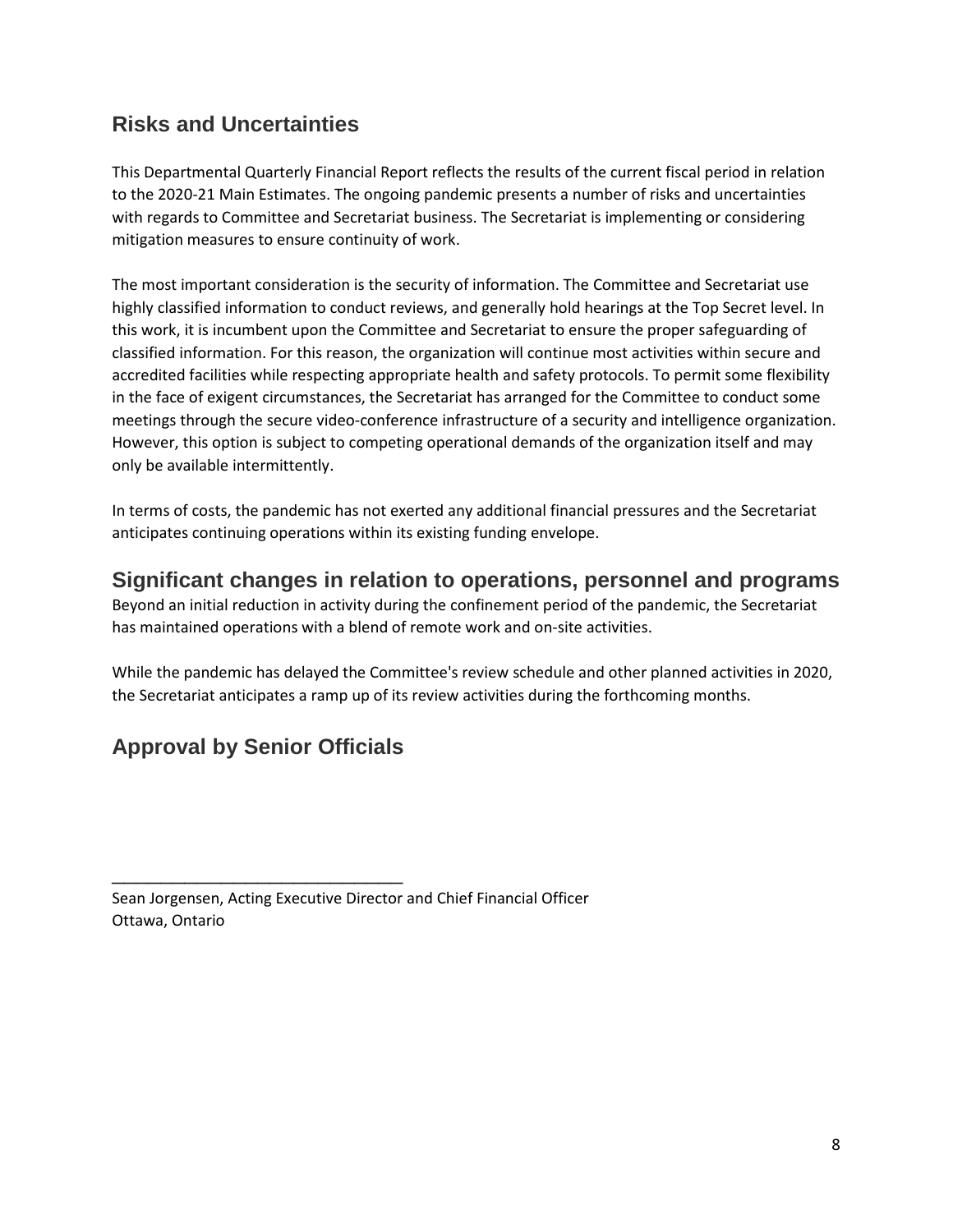### **Annex A**

### **Secretariat of the National Security and Intelligence Committee of Parliamentarians Quarterly Financial Report For the quarter ended December 31, 2020**

### **STATEMENT OF AUTHORITIES (unaudited) (note 2)**

|                                                                                                                    | Fiscal year 2020-2021                                                     |                                                       |                        | <b>Fiscal Year 2019-2020</b>                                                           |                                                       |                                        |  |
|--------------------------------------------------------------------------------------------------------------------|---------------------------------------------------------------------------|-------------------------------------------------------|------------------------|----------------------------------------------------------------------------------------|-------------------------------------------------------|----------------------------------------|--|
| (In dollars)                                                                                                       | Total available for use<br>for the year ending<br>March 31, 2021 (note 1) | Used during the<br>quarter ended<br>December 31, 2020 | used at<br>quarter-end | Year-to-date Total available for use for<br>the year ending March<br>31, 2020 (note 1) | Used during the<br>quarter ended<br>December 31, 2019 | Year-to-date<br>used at<br>quarter-end |  |
| Vote 1 - Net operating expenditures<br>Budgetary statutory authorities<br>Contributions to employee benefits plans | 3,494,645<br>218,588                                                      | 608,833<br>54,647                                     | 1,241,195<br>163,941   | 3,408,604<br>219,405                                                                   | 827,309<br>54,851                                     | 1,744,831<br>164,554                   |  |
| Total budgetary authorities                                                                                        | 3,713,233                                                                 | 663,480                                               | 1,405,136              | 3,628,009                                                                              | 882,161                                               | 1,909,385                              |  |
| <b>TOTAL AUTHORITIES</b>                                                                                           | 3,713,233                                                                 | 663,480                                               | 1,405,136              | 3,628,009                                                                              | 882,161                                               | 1,909,385                              |  |

Note 1: Includes only Authorities available for use and granted by Parliament at quarter-end for each respective fiscal year.

Note 2: Details may not add to totals due to rounding.